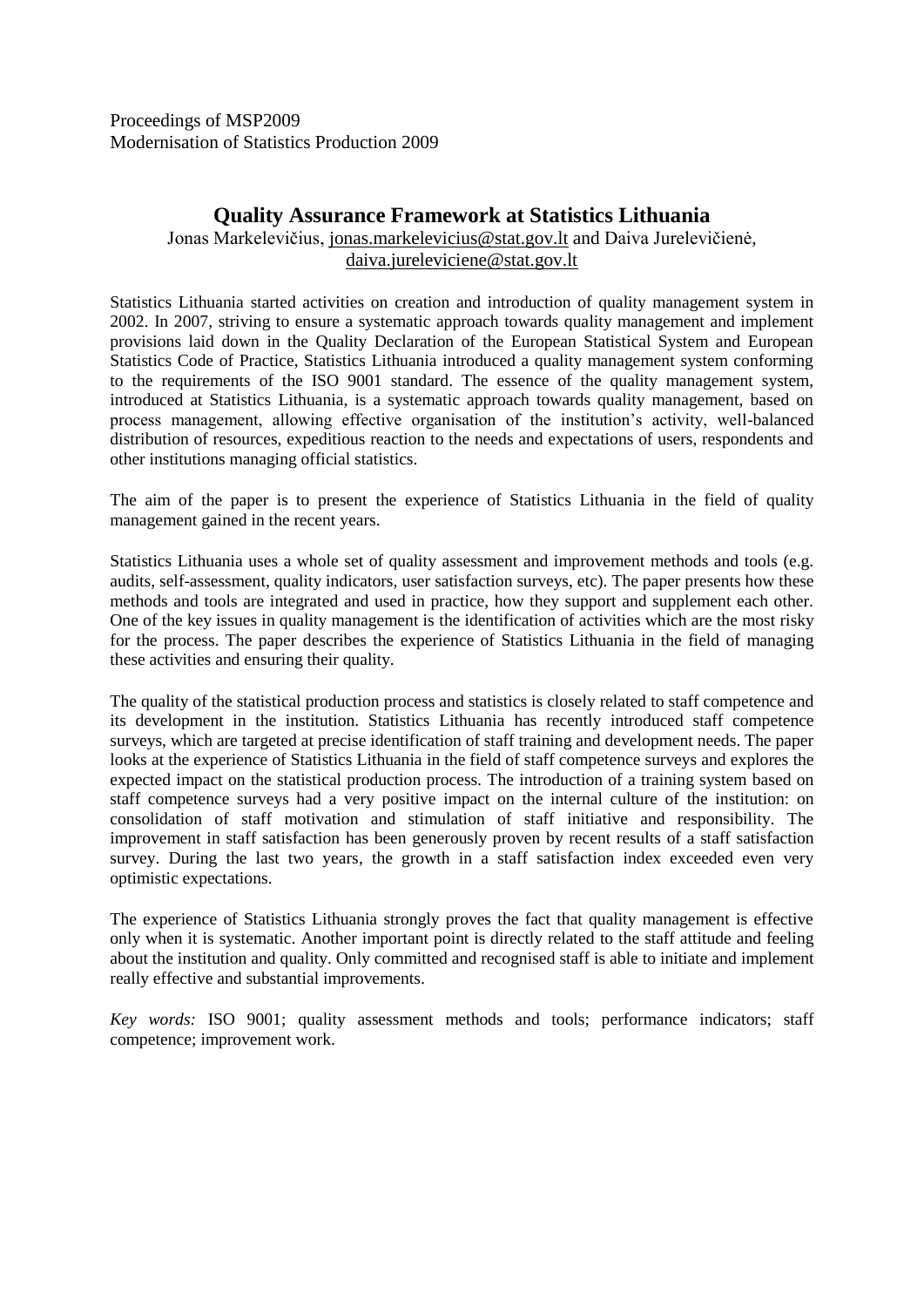### **1. Introduction**

Statistics Lithuania started its way towards systematic quality approach in 2002. In the Strategy of Statistics Lithuania for the period of 2002–2004, the first steps were foreseen in creation and introduction of quality management system.

In 2007, in order to ensure a systematic approach towards quality management and implement provisions laid down in the Quality Declaration of the European Statistical System and European Statistics Code of Practice, Statistics Lithuania introduced a quality management system conforming to the requirements of the ISO 9001 standard. Statistics Lithuania based its management system on the following quality management principles:

- Customer focus;
- Leadership;
- Involvement of people;
- Process approach;
- System approach to management;
- Continual improvement;
- Factual approach to decision-making.

The core processes of production and dissemination of statistics are supported by appropriate performance and resource management. Process managers ensure effective operation of the processes they are responsible for. The main responsibilities of process managers consist of setting objectives, rules and procedures for a process, monitoring and analysis of improvement possibilities, management of improvements, and assessment of their effectiveness.

The management system of Statistics Lithuania demonstrates a systematic approach towards quality management, allowing effective organisation of the institution's activity, wellbalanced distribution of resources, expeditious reaction to the needs and expectations of users, respondents and other institutions managing official statistics.

#### **Figure1. Processes at Statistics Lithuania**

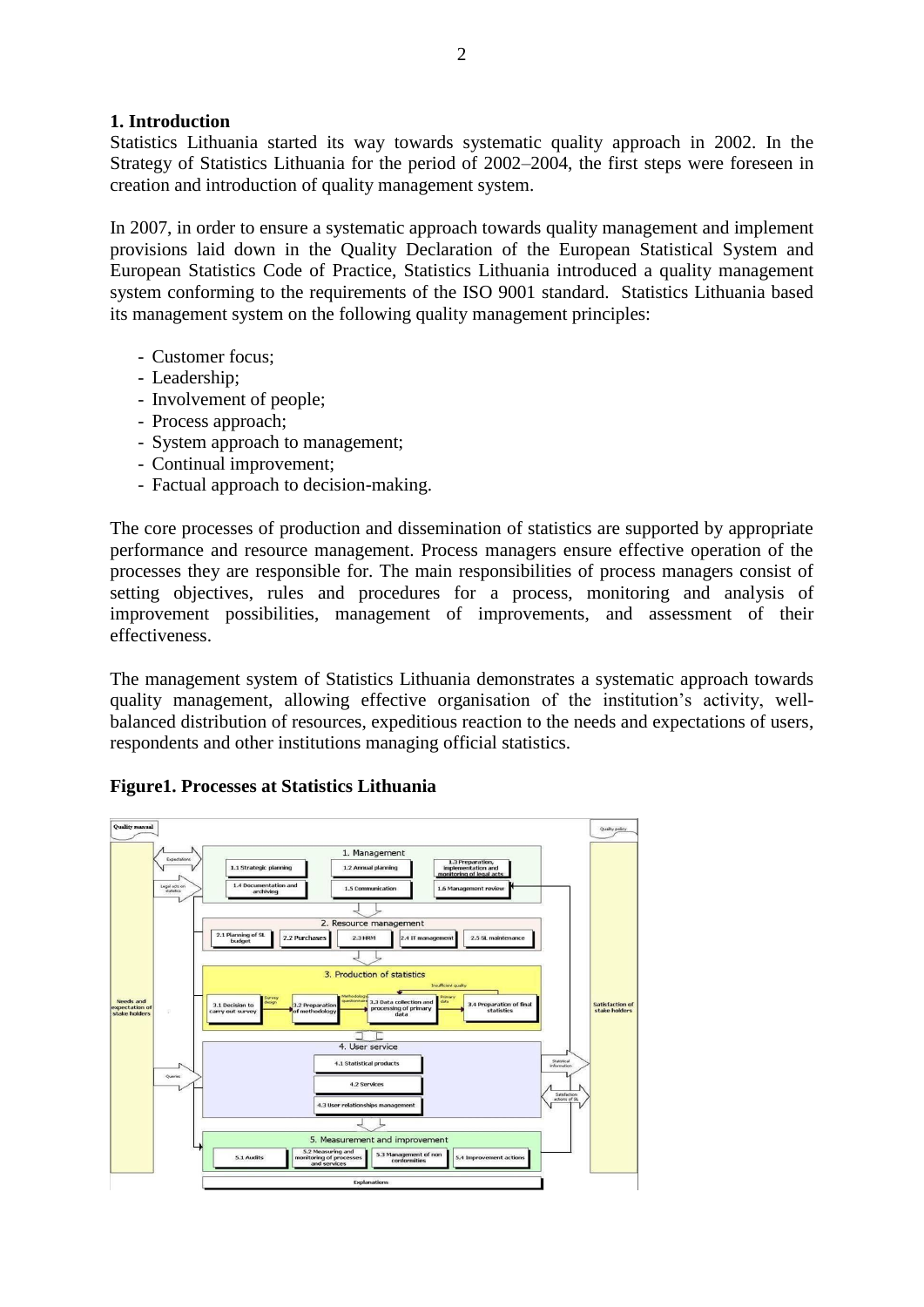The paper presents a quality assurance framework set by Statistics Lithuania, starting with quality planning and ending with the analysis of quality monitoring results, decision making and defining the need for further improvements.

### **2. Strategic planning**

A particular role in quality management is played by strategic planning. A planning cycle of Statistics Lithuania coincides with the planning cycle of Eurostat. The current strategic period covers years 2008–2012. The institution makes considerable efforts to assure that strategic objectives are realistic, relevant and balanced. A strategy is incorporated in annual activity plans, which are cascaded starting with the institutional level and ending with the individual employee level.

Key commitments of Statistics Lithuania, set in the Strategy of Statistics Lithuania for 2008– 2012, are reflected in the quality policy of Statistics Lithuania:

- To prepare and disseminate statistical information in compliance with national and EU legal acts, as well as in relation with continuous improvement of its quality characteristics.

- To improve services provided by implementing the customer relationships management system and using its capabilities to analyse and satisfy the needs of different user groups.

- To implement actions for the systematic reduction of the statistical response burden.

- To extend the implementation of the provisions of the European Statistics Code of Practice to other institutions producing European statistics.

- To take over the best practices of Lithuania and other countries and continually improve the quality management system.

- To stimulate the responsibility of the staff for final results and the quality of the product they deal with; to upgrade their qualifications and competence.

- To develop a systematic approach to the effective use of resources**.**

Statistics Lithuania promotes its quality commitments by defined quality objectives, which are part of the above-mentioned annual activity plans. The progress on the implementation of quality objectives is discussed quarterly in the Senior Management Committee meetings.

Effective communication is one of the preconditions for the successful implementation of improvement projects. Statistics Lithuania continuously works on the improvement of a communication system. It is clearly understood that only involved and empowered staff can bring expected benefits into the effective performance of the institution.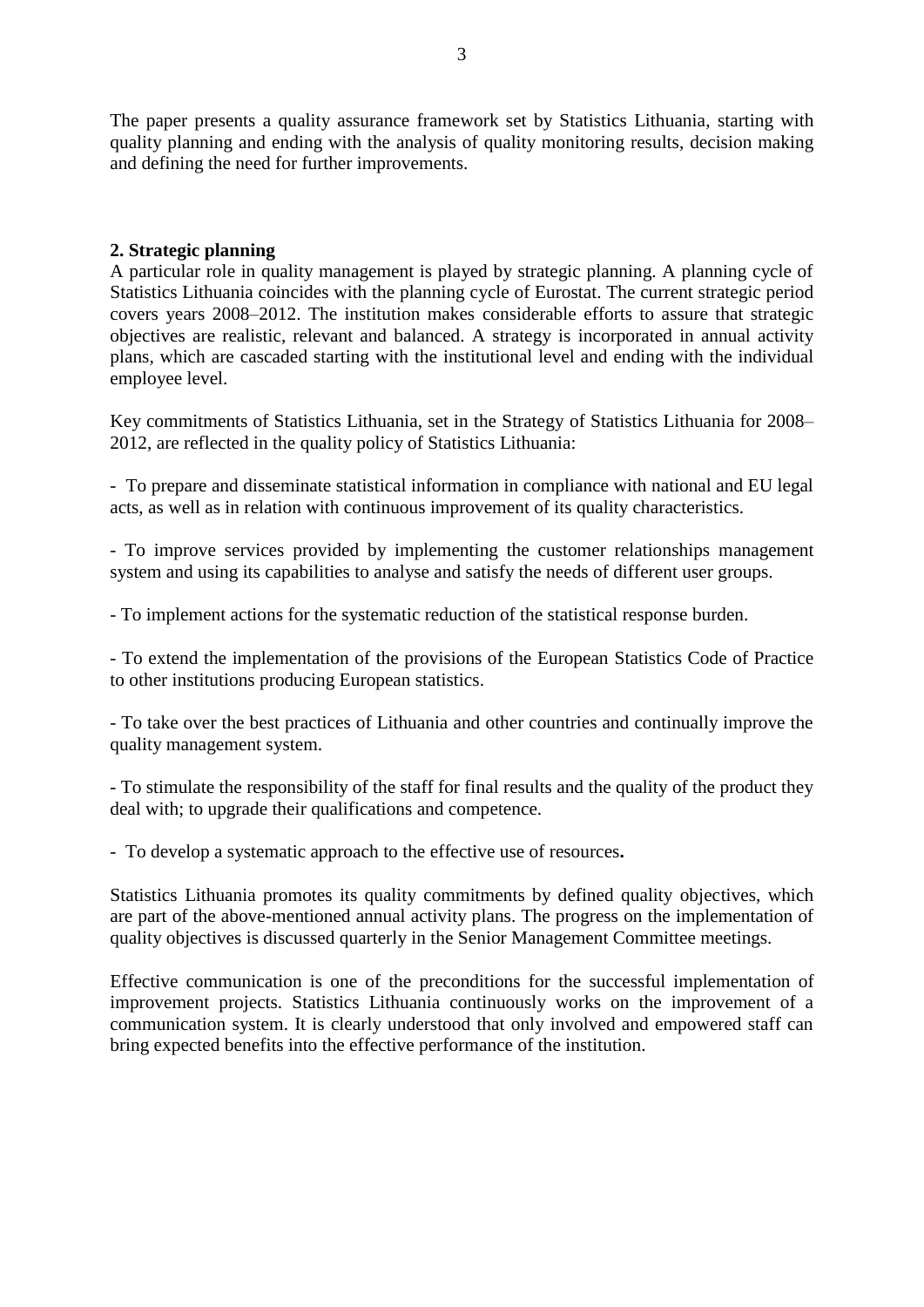#### **3. Resource management**

All resource management processes are based on clearly defined procedures for resource planning and allocation. This ensures effective management of the whole infrastructure and working conditions.

An Enterprise Resource Management System and Integrated Statistical Information System, which are in the implementation and integration process, will allow allocating resources more effectively, automating process management and monitoring, ensuring information security.

The professionalism and competence of the staff and developed quality culture are crucial factors for successful performance of an institution. With regard to the strategy of Statistics Lithuania, the focus is given to the creation of a career planning system, improvement of training and motivation systems, encouraging pro-activeness, responsibility, flexibility, loyalty of employees and allowing the development of versatile capacities, as well as transfer of good practice.

Following the provisions of the Law on Public Service and internal regulations, Statistics Lithuania performs a regular performance appraisal of employees. A newly established system for the rotation of employees allows developing a wider circle of employees with a wider view, able to use experience gained in different areas.

Recently Statistics Lithuania has introduced staff competence surveys, which are targeted at precise identification of staff training and development needs and enable to ensure a continuous improvement in staff competence. The decision to carry out a staff competence survey at Statistics Lithuania was imposed by the need to plan staff training and financing allocated for it more efficiently. Therefore, it was decided to identify the key competences in order to make a detailed analysis of competences held by the staff of Statistics Lithuania, as well as to identify gaps to be filled in. Taking into account the fact that activities of branch statistical and functional divisions are completely different and usually require different competences, while supervising staff needs specific management competences, it was decided to carry out a three-stage survey:

- Competence appraisal in branch statistical divisions;
- Competence appraisal in functional divisions;
- Competence appraisal of division heads.

As an outcome of the survey, a training plan was elaborated, including areas which were named as priority for development. Training plans compiled on the basis of the survey allow efficient planning of development of specialists' competences as they cover topics which are essential and are identified as requiring improvement. Continuous performance of the survey also contributes to the evaluation of training efficiency. The comparison of results of competence surveys shows whether certain training events were selected appropriately and gives valuable information for further organisation of training. In the future, the results of competence surveys will also be used for carrier planning. It is foreseen to introduce a carrier planning system at Statistics Lithuania in a few years.

The introduction of the training system based on staff competence surveys had a very positive impact on the internal culture of the institution: it strengthened staff motivation, stimulated staff initiative and responsibility. The improvement in staff satisfaction has been generously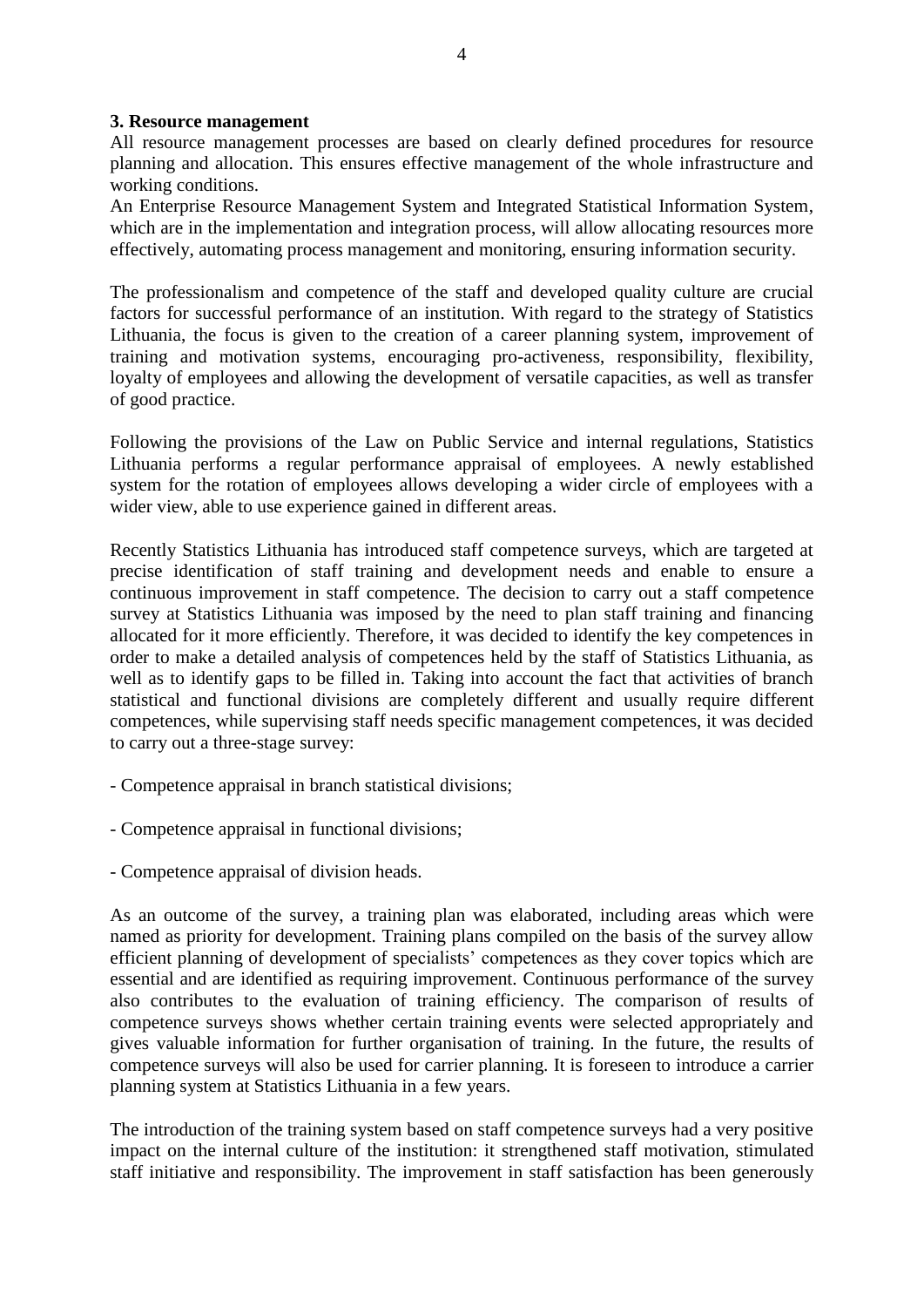proven by recent results of a staff satisfaction survey. In 2006–2008, the growth in a staff satisfaction index exceeded even the most optimistic expectations and comprised 77 per cent. One of the questions directly related to the training system, included in the staff satisfaction survey, was about the opportunity to develop competence and skills. In 2008, the share of positive answers to this question increased by 12 percentage points (see Figure 2). At the same time, the survey results clearly showed that criteria applied to define training needs became more transparent and familiar to the staff: positive answers were received from 68 per cent of respondents.



**Figure 2. Staff satisfaction survey: opportunity to develop competence and skills**

## **4. Quality management tools implemented at Statistics Lithuania**

Statistics Lithuania uses a whole set of quality assessment and improvement methods and tools (e.g. audits, self-assessment, quality indicators, user satisfaction surveys, etc.). One of the key issues in quality management is the identification of activities which are the most risky for the process.

### **4.1. System for measuring and monitoring of Statistics Lithuania performance indicators**

The system for measuring and monitoring of Statistics Lithuania performance indicators allows making expeditious decisions based on objective information, important for the improvement of performance and detecting and removing drawbacks. The set of regularly monitored performance indicators covers ESS quality indicators, the response burden and indicators related to time used for different statistical processes. For all performance indicators, critical values are defined, which allows managing risk, identifying and solving problems on time. A regular analysis of performance indicators is made at the survey and institutional levels. This allows managing processes more effectively and tackling problems on time. One of the directions of performance indicators analysis is the examination of the impact on the quality of statistical output made by time allocated for different statistical processes. Another important aspect is the comparison of similar surveys and examination of possibilities for the optimisation thereof.

In 2003, in order not to overburden the staff and to have reliable information on processes and their results, Statistics Lithuania started the automated calculation of the major part of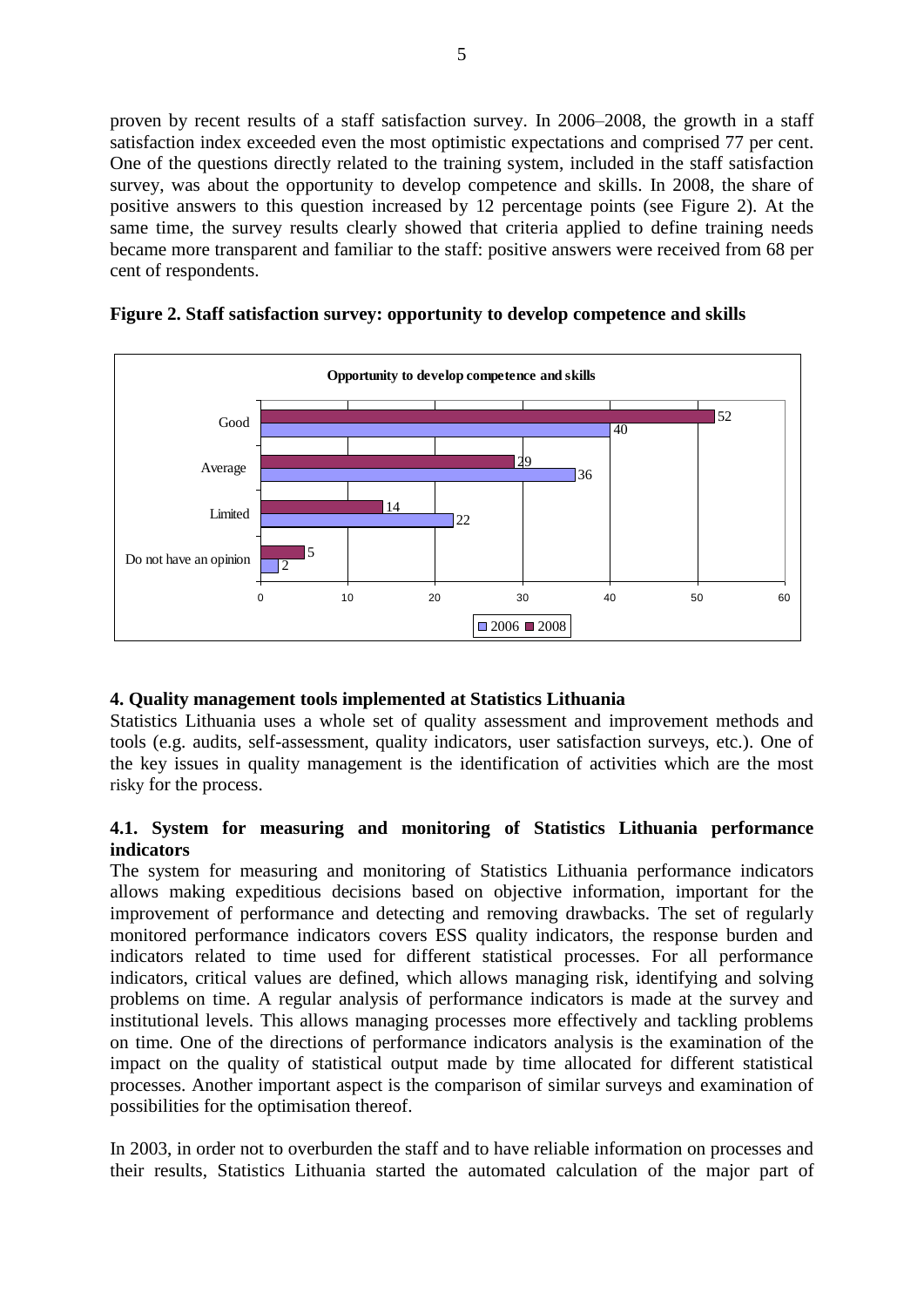performance indicators (e.g. non-response rate, number of edited questionnaires, number of edited items, length of different phases of statistical production, etc). At present, several information systems are employed in calculation of process variables: a time use system, providing detailed information on time used for different processes, and a system for recording quality characteristics of statistical surveys.

Every staff member has an opportunity to access and use information on performance indicators in his or her daily work. This information is published on the intranet of Statistics Lithuania.

One of the outcomes of the system for measuring and monitoring of performance indicators is directly related to statistical process and product quality. Based on this information, survey managers are able to intervene in routine statistical processes and make well-founded decisions on their organisation. The possibility to analyse and timely influence processes gave birth to a possibility to consistently improve the timeliness of statistical output (see Figure 3). For instance, in 2009, annual statistics reach users, on average, 38 days earlier as compared to 2006.



**Figure 3. Shortened time of statistical information release**

Significant attention at Statistics Lithuania is paid to the management of the response burden. To this end, in 2006, Statistics Lithuania started to estimate the response burden in terms of average time used for filling in statistical questionnaires. Estimation of the response burden is essential to define and implement respective actions. Efforts made by Statistics Lithuania in managing the response burden give positive results: the response burden has been annually reducing.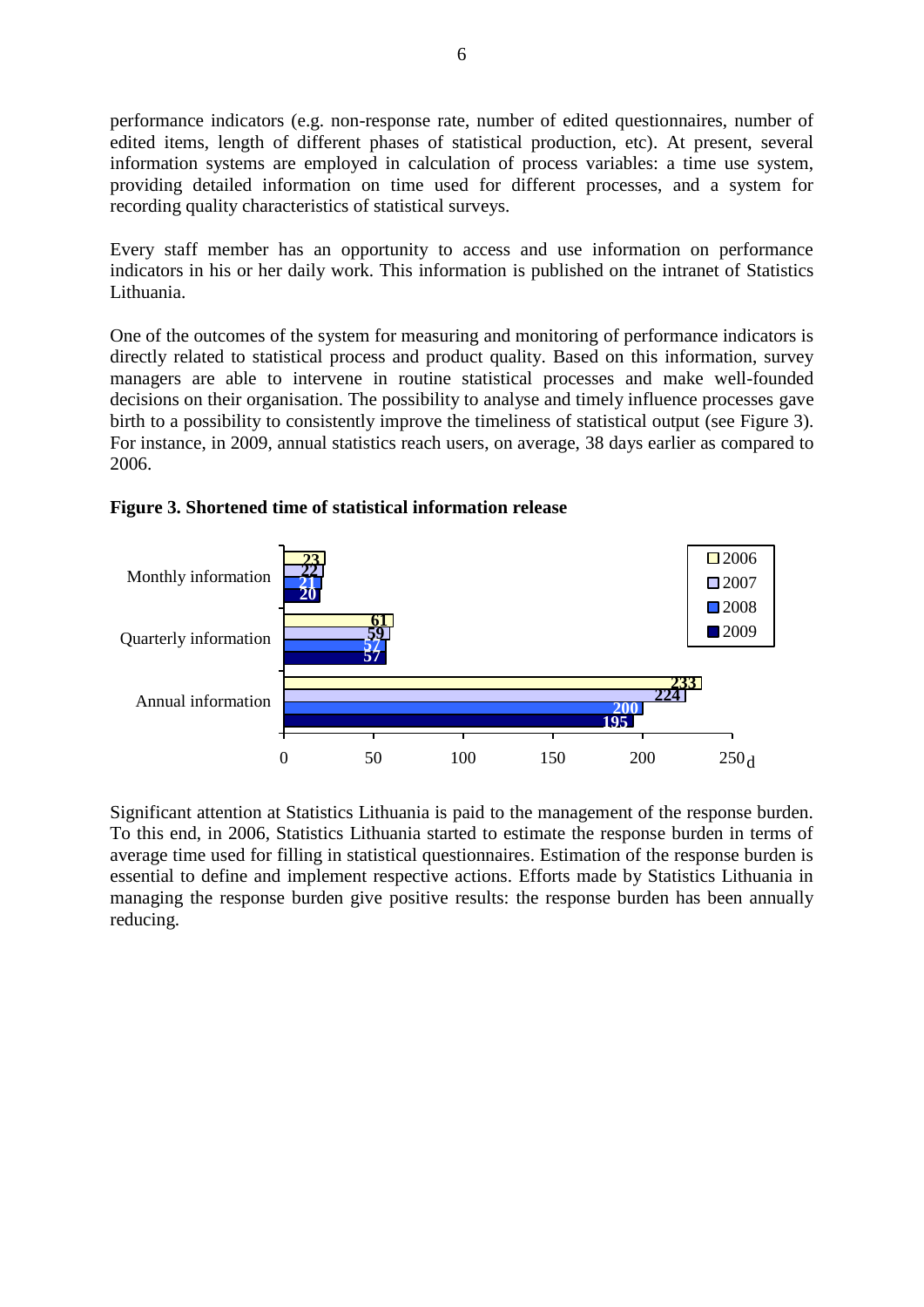

**Figure 4. Response burden in terms of average time spent on filling in a statistical questionnaire**

\* Forecast.

Striving to reduce the response burden, Statistics Lithuania has been working in several directions:

expansion of the use of administrative data for statistical purposes;

improvement of questionnaires, reduction of their number. Since 2003, the number of questionnaires has been reduced by 46 (from 171 in 2003 to 125 in 2008);

- controlling that small enterprises (with 0–4 persons employed and income not exceeding LTL 0.5 million) participate in no more than 4 statistical surveys a year;

development and promotion of an electronic data collection system. Data collection using electronic questionnaires has been annually growing: in 2007, 27 per cent of questionnaires were delivered through the electronic data collection system; in 2008, this percentage share grew to 39 per cent.

The efforts of Statistics Lithuania to reduce the statistical response burden were officially recognised in Lithuania and the European Union. In 2009, a project on the reduction of the statistical response burden, presented by Statistics Lithuania, was awarded a finalist diploma of the 2008–2009 European Enterprise Awards competition.

#### **4.2. Testing of previously approved questionnaires**

One of the preconditions for a gradual reduction in the response burden is the testing and improvement of previously approved questionnaires. A procedure obliging survey managers to use at least two questionnaire testing methods for every new questionnaire has been introduced at Statistics Lithuania; however, sometimes it is very important to have a look back and review those questionnaires which have been used for data collection for years. To this end, in 2007, several small questionnaire testing groups of internal experts were formed, which have to test questionnaires according to an annual plan. Statistics Lithuania committed itself to testing all questionnaires used in statistical surveys in 5 years. The task delegated to questionnaire testing groups is to explore questionnaires in terms of their clarity and consistency, usability of all variables used in the production of statistical output, possibilities to reduce the number of variables in questionnaires. Questionnaire testing groups work according to a standard procedure: discuss a questionnaire, send comments to a survey team, discuss the final findings with it and, finally, provide recommendations for improvement. One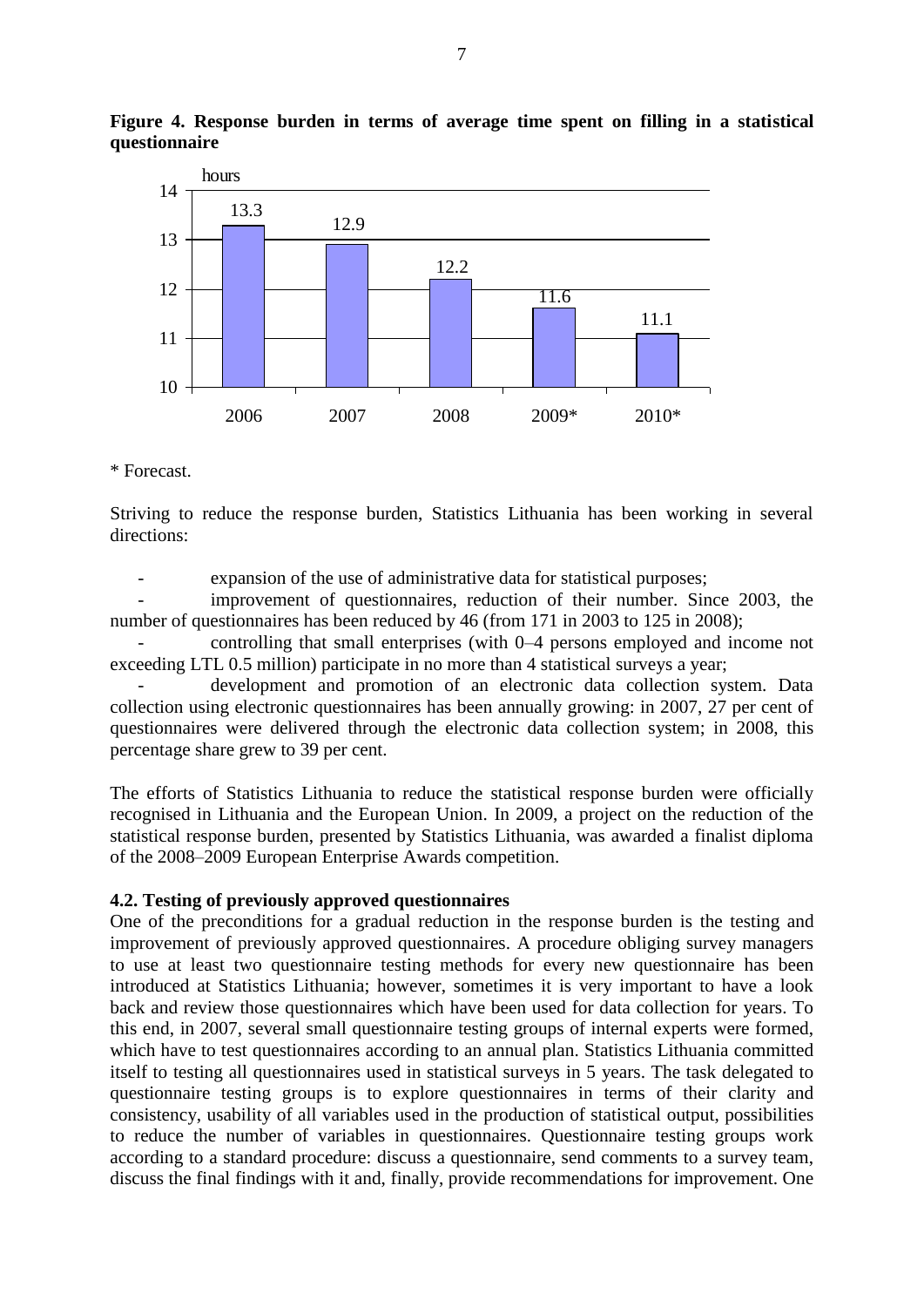of the results of this exercise is a significantly reduced number of questionnaires and variables in them. In 2009, as compared to 2007, the number of variables in questionnaires was reduced by 8 per cent. This result was reached through joint efforts of survey teams and questionnaire testing groups.

### **4.3. Self-assessment of statistical survey managers**

From 2004, a self-assessment exercise has been carried out by statistical survey managers once in 5 years. Self-assessment exercise is carried out only on the initiative of survey managers. It is the essential condition applied to survey managers by Statistics Lithuania; otherwise self-assessment exercise is not effective. Self-assessment is based on a European Self-Assessment Checklist for Survey Managers (DESAP). Self-assessment allows survey managers to review the survey process in a structured way and launch necessary improvements. An important indirect outcome of self-assessment is the fact that the filling in of self-assessment questionnaires raises the overall awareness of statistical processes, stimulates initiative and responsibility of survey managers.

The self-assessment exercise carried out allowed the institution to tighten contacts with direct users, broaden the scope of questionnaire testing, as well as to significantly improve the timeliness of statistics disseminated.

### **4.4. Inspections of statistical surveys**

From 2007, regular inspections of statistical surveys have been carried out, the purpose whereof – objective estimation of the quality of preparation of statistics, exchange of experience, indication of good examples. The methodology of the inspection of statistical surveys is mostly based on auditing principles, when independent internal experts examine the survey methodology and its organisation according to a questionnaire prepared in advance. During the inspection of a statistical survey, the following aspects are assessed: management and planning, methods used, staff qualification and competence, application of IT tools, dissemination of statistical information, user relations. From 4 to 5 inspections of statistical surveys are performed each year. The main criteria applied to the selection of statistical surveys to be inspected are as follows:

- Results of the analysis of quality indicators and process variables;
- Internal and external user complaints;
- Results of user satisfaction surveys.

The experts of Statistics Lithuania who assess a statistical survey prepare detailed recommendations for the improvement of the quality of statistical surveys. Some examples of recommendations are as follows: to revise and update the survey methodology, to reorganise a quarterly survey into an annual one, to improve staff competence in the application of modern methods, to provide a more comprehensive analysis of the latest trends to users.

#### **5. Management of improvement work**

Statistics Lithuania makes considerable efforts to encourage its staff members to take full responsibility for and show initiative in improvements in the area they work in. In parallel, internal communication allowing solving problems effectively is extensively encouraged. In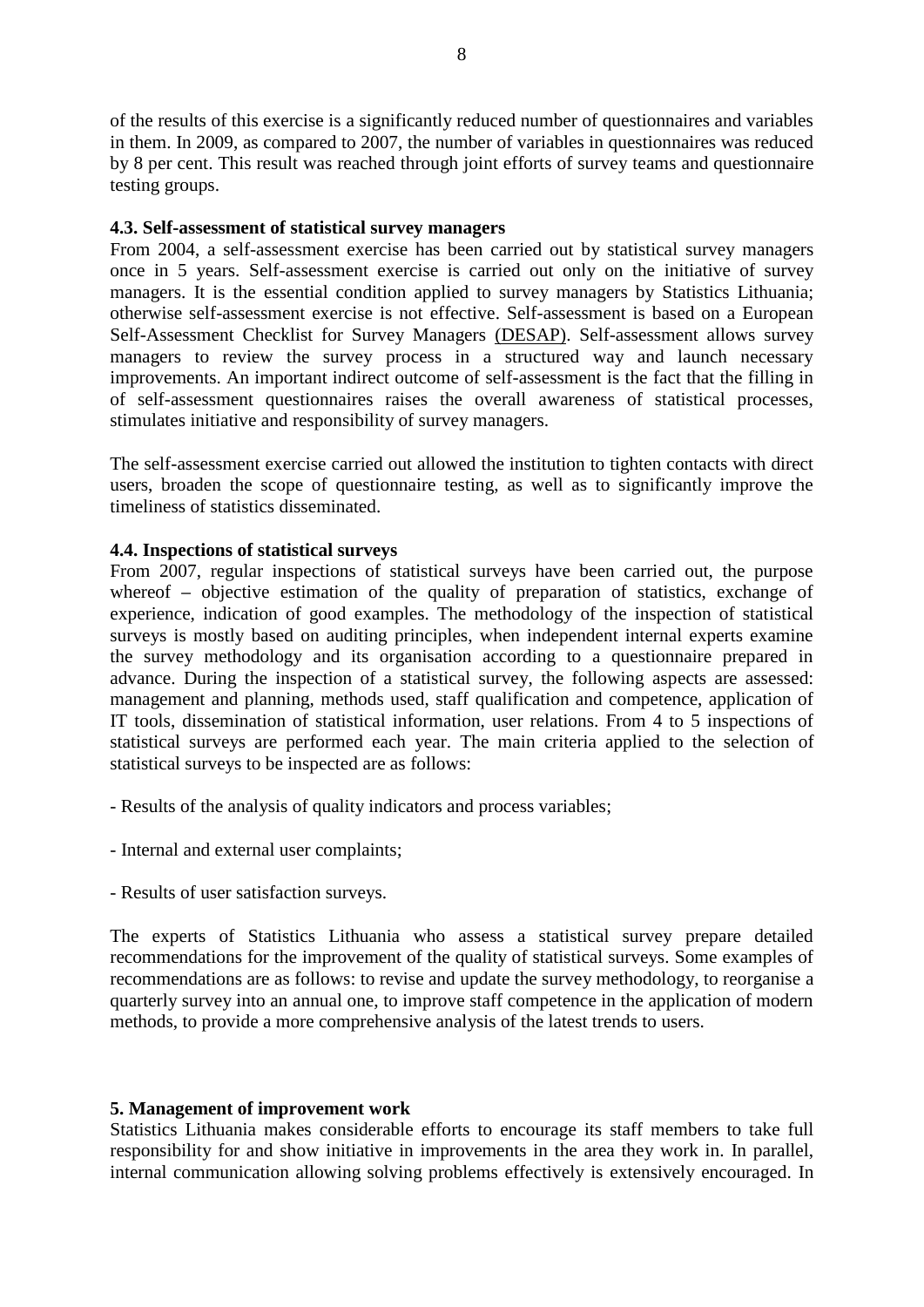order to find solutions to painful and urgent problems, cross-sectional working teams are formed.

A significant role in improvement work is played by the Senior Management Committee. In regular monthly meetings, the Senior Management Committee discusses the latest trends and makes strategic decisions on the most problematic issues. The agenda of the Senior Management Committee meetings covers a great variety of topics: strategy implementation, the budget of Statistics Lithuania, preparation for censuses, response burden issues, analysis of performance indicators, time use, performance appraisal of employees, efficiency of training, etc.

Statistical Council, as an advisory body of Statistics Lithuania, discusses the strategy and other strategic documents of Statistics Lithuania, important issues related to organization of statistics; prepares conclusions and submits proposals on development of statistics.

The decisions and assignments made during the regular meetings of the top management of Statistics Lithuania help to take preventive actions in order to remove drawbacks, improve performance and achieve the results foreseen on time. Decisions and assignments made by the top management and Senior Management Committee are implemented through an Assignment Implementation Control System, which systematically reminds a responsible person and top management about an assignment. If the responsible person is late to carry out the assignment, the system daily sends him/her reminders until the assignment is carried out.

One of the important requirements of ISO 9001 is related to the control of nonconforming products and eliminating causes of nonconformities, as well as eliminating causes of potential nonconformities. This provision is not only extremely important for continuous improvement and risk control at Statistics Lithuania, but is also strongly related to the development of quality culture in the institution. It also goes along with strengthening the loyalty of the staff and the improvement of working climate.



## **Figure 5: Management of improvements**

encourage the staff to be more active in defining nonconformities and to facilitate the procedure of identification of nonconformities, an opportunity to record nonconformities every staff member to improve his/her own performance and the performance of the whole Documentation of every area requiring improvements, involvement and encouragement of institution are among the main principles of Statistics Lithuania. In 2009, in order to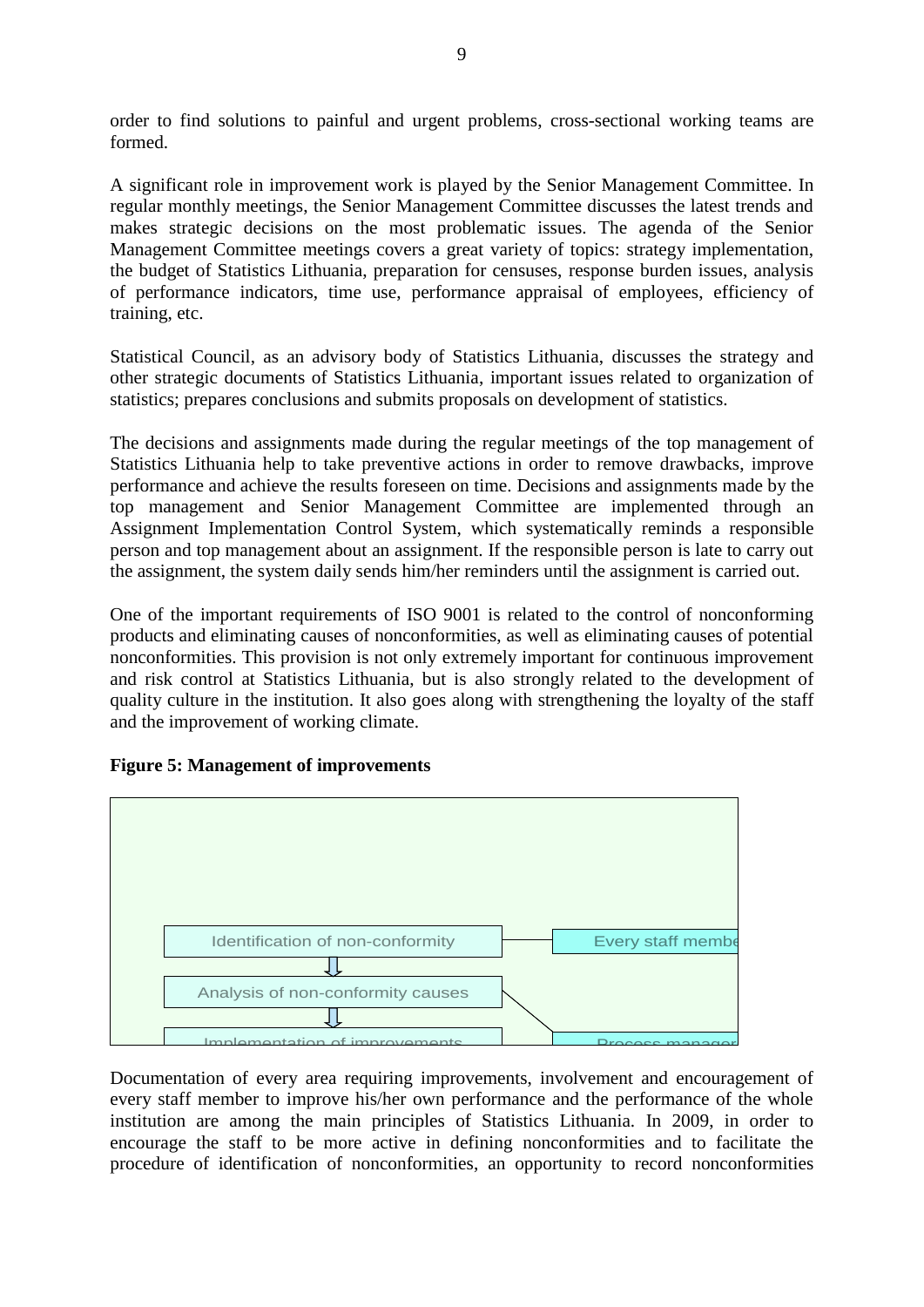online has been provided, which not only allows recording drawbacks in a user friendly way, but also warns other staff members about possible threats.

Every staff member can inform process managers about the nonconformities in their process identified. Process managers analyse these problems, determine their causes and possible ways of their elimination, appoint staff responsible for improvements and monitor the effectiveness of improvement actions implemented. The improvements introduced and their effectiveness are assessed and discussed in the Senior Management Committee meetings.

Every staff member also has a possibility to contribute to the quality improvement by informing a quality management unit about various drawbacks, offering proposals at a specially created email address. Suggestions for the improvement of the performance of Statistics Lithuania (more effective organisation of performance, methods and tools to rationalise the processes, improvement of working environment) can also be submitted via a "bank of ideas" – a special section on the intranet of Statistics Lithuania. The authors of best suggestions are respectively motivated.

An important role in quality management is played by audits of the quality management system, performed by an international Bureau Veritas Group. Bureau Veritas is a worldknown group of regional and local offices delivering a comprehensive range of services, including inspection, testing, auditing, certification, training, etc. The Bureau Veritas Group employs over 40,000 employees in 900 worldwide locations. According to a certification procedure, independent auditors perform audits every 9 months with the aim to assess conformity with the ISO 9001 standard. The main value of external audits is the possibility to share international experience in the field of quality management, receive practical recommendations on management, enabling quality management methods and tools to work more effectively, improvement of process monitoring and making decisions on improvement. During the last supervisory audit, the auditors of Bureau Veritas assessed the conformity with a new edition of ISO 9001:2008 and awarded to Statistics Lithuania a conformity with ISO 9001:2008 certificate.

#### **6. Changes in user satisfaction during recent years**

Implemented quality assurance framework is having a direct impact on user satisfaction. In the recent years, the user satisfaction level has grown rapidly. This fact demonstrates that the improvements introduced have had a direct positive effect on user satisfaction. The main activities carried out are as follows:

The SL website has been revamped with a more dynamics and psychologically sound user interface and navigation.

All statistical publications have been made available on the SL website free of charge.

The range of information about methods used for a particular survey and the quality of statistics disseminated has been expanded; all this information is bilingual (in Lithuanian and English).

- A dynamic Advance Release Calendar, incorporating news, press releases, predefined tables, statistical output database, publication filters by topic, type of release and period with an actual link to a relevant product, has been programmed.

An e-shop has been introduced.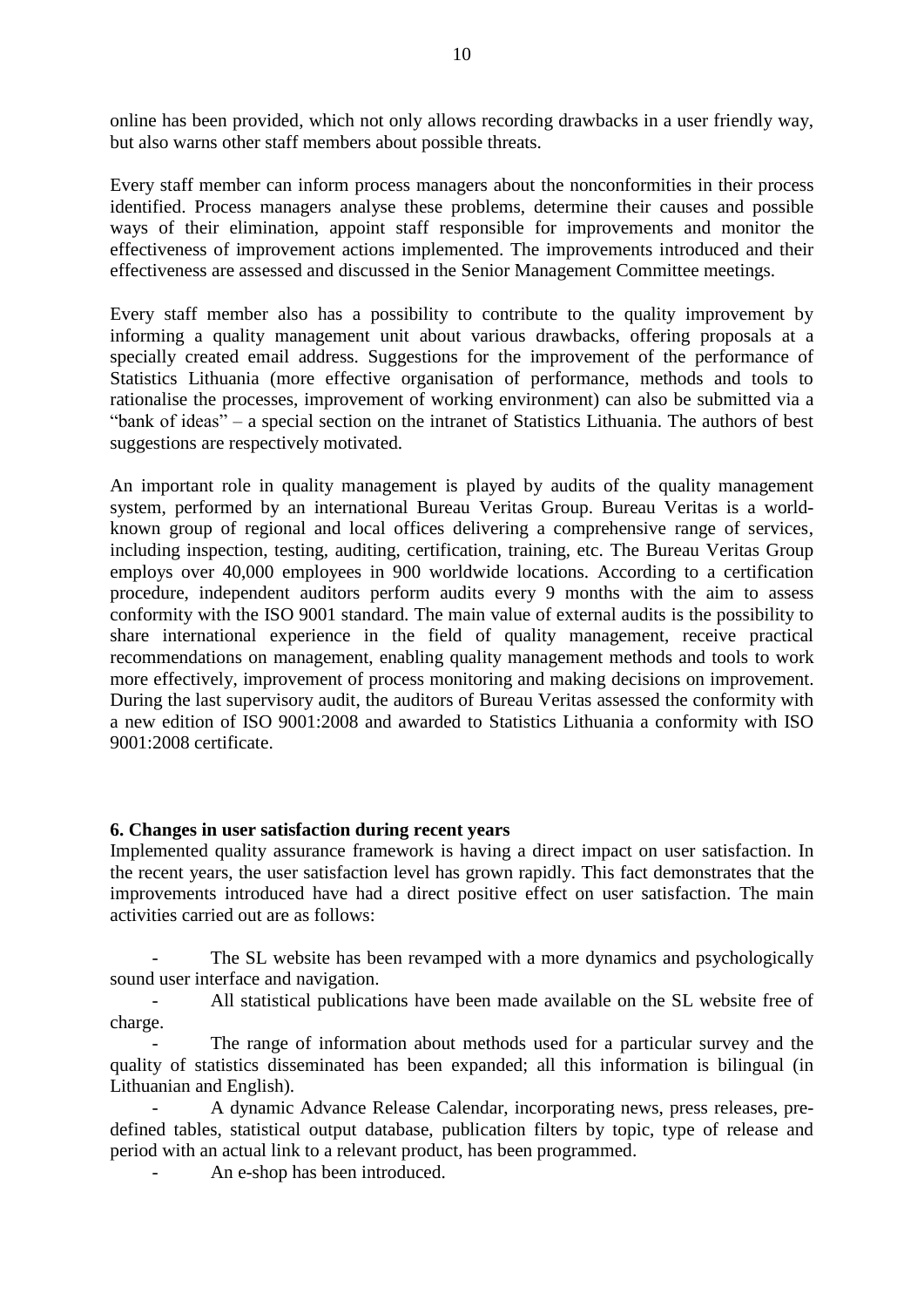- A lot of activities directed towards the education of a modern user and promotion of professional use of official statistics have been carried out. To this end, different sessions, discussions and training events with users have been organised. Particular attention has been paid to schoolchildren: an e-school has recently been introduced to the website of Statistics Lithuania (at [http://mokyklele.stat.gov.lt/index.php?id=74\)](http://mokyklele.stat.gov.lt/index.php?id=74).

The statistical output database has been expanded.



### **Figure 6. User satisfaction,%**

### **7. Conclusions**

The experience of Statistics Lithuania proves the fact that quality management is effective only when it is systematic. Another important point is directly related to the staff attitude and feeling about the institution and quality. Only committed and recognised staff is able to initiate and implement really effective and substantial improvements.

A lot of challenges will be faced by the institution in the nearest future. Some of them are closely related to the improvement of the system of performance indicators: definition and scope of performance indicators; analysis and improvement of measurability of performance indicators; improvement criteria used for setting critical values; applicability of performance indicators – making them more informative for reflecting critical changes.

Another direction is the stimulation of responsibility and initiative of all staff members. It is closely related to the activeness of the staff in identifying nonconformities and finding optimal solutions for their elimination.

An important area is work on the reduction of the response burden and bureaucracy inside the institution, enhancement of procedures enabling to make timely decisions and assurance of their expeditious implementation. Situations are occasionally observed when certain procedures do not bring tangible benefit for the organisation of work and final statistical outputs. Statistics Lithuania combats them boldly and encourages the staff to consider every additional internal "bureaucratic" factor in terms of the benefit it could bring.

It is obvious that quality work is very complex and requires a lot of efforts from the entire institution. Nevertheless, Statistics Lithuania keeps on following its direction: to work, solve